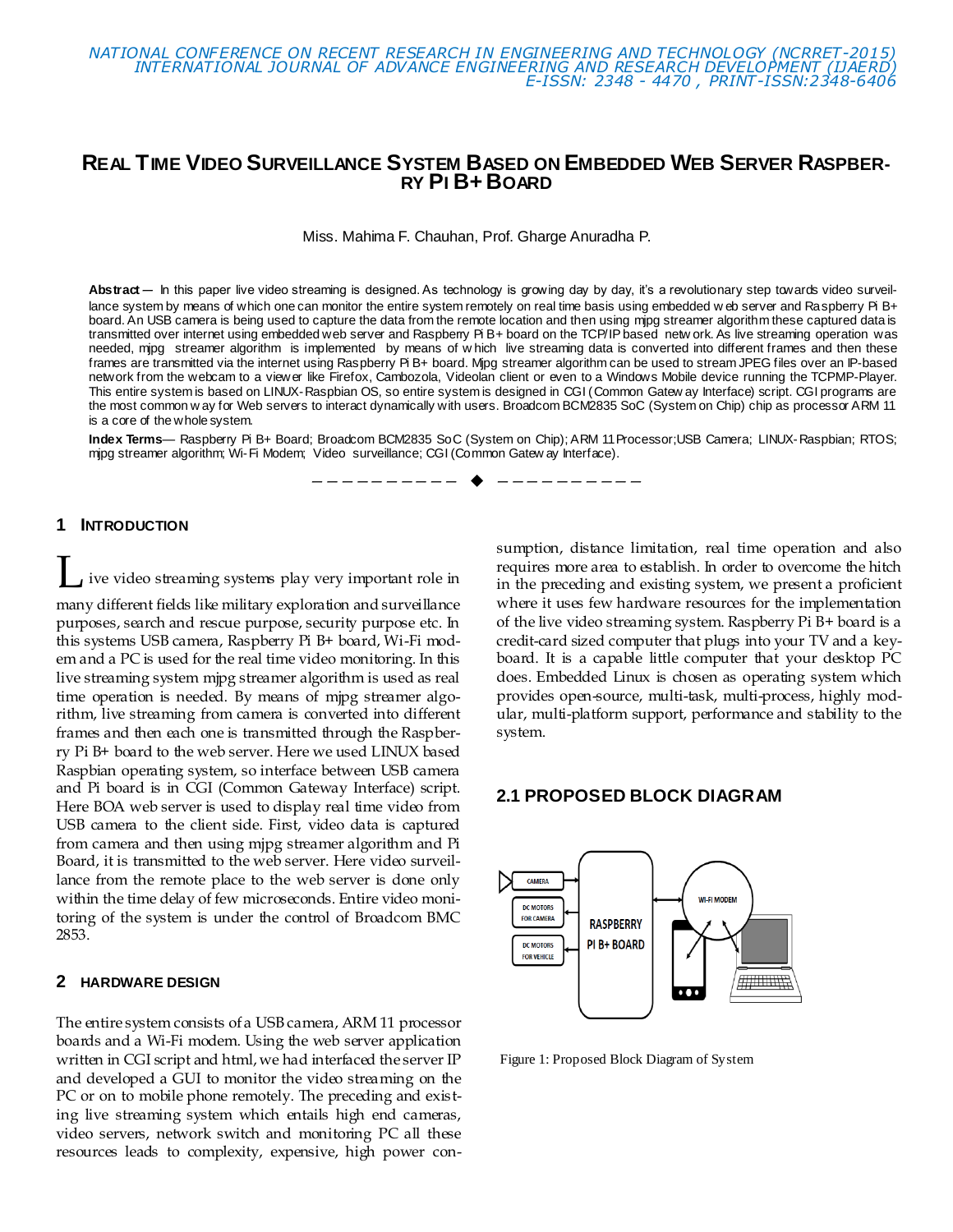# **2.2 HARDWARE COMPONENTS**

# **2.2.1 RASPBERRY PI B+ BOARD**



Figure 2: Raspberry Pi B+ Board

The Raspberry Pi is a credit-card sized computer that plugs into your TV and a keyboard. It is a capable little computer which can be used in electronics projects, and for many of the things that your desktop PC does, like spreadsheets, wordprocessing and games. It also plays high-definition video.

Specifications:

Chip: Broadcom BCM2835 SoC Core: Architecture ARM11 CPU: 700 MHz Low Power ARM1176JZFS Memory: 512MB SDRAM Operating System: Boots from Micro SD card, running a version of the Linux operating system Dimensions:  $85 \times 56 \times 17$ mm Power: Micro USB socket 5V, 2A USB: 4 x USB 2.0 Connector Ethernet: 10/100 BaseT Ethernet socket GPIO Connector: 40-pin Camera Connector 15-pin MIPI Camera Serial Interface (CSI-2) Memory Card Slot: SDIO

# **2.2.2 USB CAMERA-MICROSOFT VX 800**



Figure 3: Front view of USB Camera Microsoft VX 800

The LifeCam VX-800 Webcam (Black) from Microsoft is a nononsense webcam for use with Windows computer systems. The USB camera features VGA (640 x 480) resolution and a built-in mic for audio.

# **a. 2.2.4 WI-FI MODEM - EDUP EP-N8531**



Figure 4: Front view of EDUP EP-N8531

Wireless N USB Adapter EP-N8531 allows you to connect a desktop or notebook computer to a wireless network and access high-speed internet connection. Comply with IEEE 802.11n, they provide wireless speed up to 150Mbps, which is beneficial for the online gaming or even HD video streaming.

# **3 SOFTWARE TOOLS**

# **3.1 RASPBIAN OS**

Raspbian is a free operating system based on Debian optimized for the Raspberry Pi hardware. An operating system is the set of basic programs and utilities that make your Raspberry Pi run. Raspbian OS is the default Linux OS.



Figure 5: Raspbian OS Instantiation



Figure 6: Raspbian OS Desktop **3.2 FLOW CHART**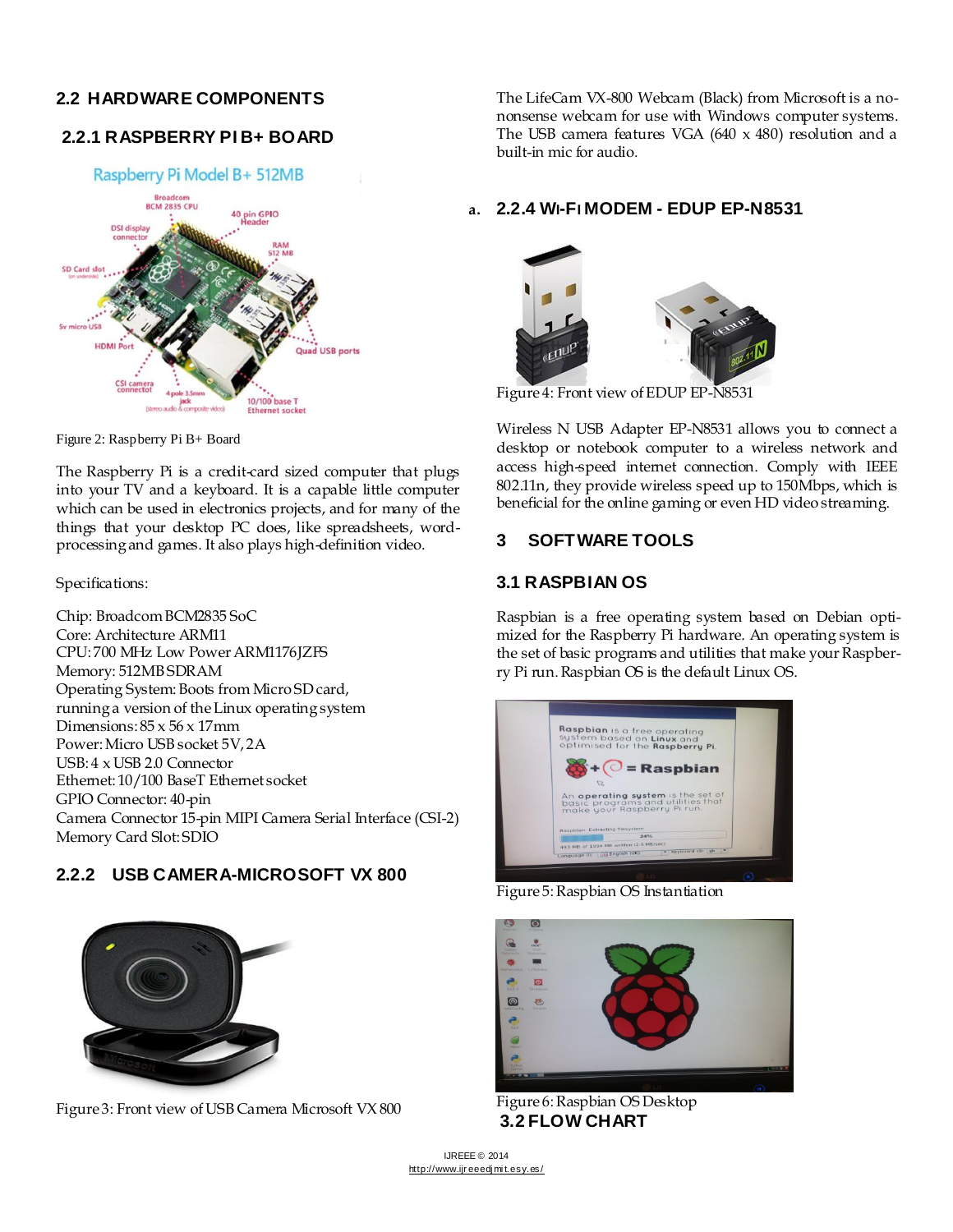

Figure 7: Flow Chart of system

## **3.3 MJPG STREAMER ALGORITHM**

MJPG-streamer", is a command line application that copied JPG-frame from a single input plug-in to multiple outputs plug-in It can be used to stream JPEG files over an IP-based network from the webcam to a viewer like Firefox, Cambozola, and Video lan client or even to a Windows Mobile device running the TCPMP-Player [1] Basic command for live video streaming is sudo ./mjpg\_streamer  $4i$ "./input\_uvc.so" -o "./output\_http.so -w ./www". The input module "input\_uvc.so" captures such JPG frames from a connected webcam. "output\_http.so" provide output path.

|                                                                                                                                                                                                                |                                                                                                                                                                                                                                                                                   |                            | pi@raspberrypk ~/m |
|----------------------------------------------------------------------------------------------------------------------------------------------------------------------------------------------------------------|-----------------------------------------------------------------------------------------------------------------------------------------------------------------------------------------------------------------------------------------------------------------------------------|----------------------------|--------------------|
| raspberrypi - mipg-streamer \$ cd mjpg-streamer<br>raspberrypi – ming-streamer/ming-streamer \$ ls<br>483BLOG<br>put_file.so<br>mput testpicture.so mjpg_streamer.c output_udp.so<br>put_uvc.so<br>raspberrypi | mypg-streamer-experimental myc-streamer<br>Makefile<br>Makefile <b>output_file.se</b> scripts utils.o<br>m <b>jpg_streamer</b> output_http.se start.sh www<br>mipa_streamer.h plugins<br>mipo_streamer.o README<br>pg-streamer/mjpg-streamer \$ ./mjpg_streamer -i "./input_uvc.s | TODO<br>utils.c<br>utils.h |                    |

Figure 8: MJPG streamer Installation command

| -injpg-streamer.mjpg-streamer 5 ./mjpg_streamer -1 "./input_uvc.s                                                                                                                                                  |
|--------------------------------------------------------------------------------------------------------------------------------------------------------------------------------------------------------------------|
| of an "  nutget http, so aw  wer                                                                                                                                                                                   |
| HOPO Streamer Versions sun rev; Unversioned directory                                                                                                                                                              |
| it thing v4.2 device.1 /dev/video0                                                                                                                                                                                 |
| it Desired Resolutions 640 x 480<br>it Frames Per Second.r 5                                                                                                                                                       |
| <b>Pormaturegresserved MPEG</b>                                                                                                                                                                                    |
| Adding control for Pan (relative)                                                                                                                                                                                  |
| UVISOC CTPL ADD - Errors Inappropriate inctl for device                                                                                                                                                            |
| adding control for Tilt (relative)                                                                                                                                                                                 |
| UNCIOC_CTPL_ADD - Error: Inappropriate isctl for device<br>Adding control for Pan Paset                                                                                                                            |
|                                                                                                                                                                                                                    |
| <b>UVETOC_CTRL</b><br>ugo - Brror: Inappropriate inctl for device                                                                                                                                                  |
| Adding control for Tilt Meset<br>UVCEOC_CTPL_ACO - Brrors Inappropriate inctl for device                                                                                                                           |
| adding control for Pan/tilt Reset                                                                                                                                                                                  |
| UNCEOF CTRL_ADD - Error: Inappropriate socti for device                                                                                                                                                            |
| Adding control for Pocus (absolute)                                                                                                                                                                                |
| UVCIOC_CTPL_ADD - Errors Inappropriate ioctl for device                                                                                                                                                            |
| mapping control for Pan (relative)                                                                                                                                                                                 |
| UNCIDE CTML MAD - Brror: Imagoropriate inctl for device<br>mapping control for Tilt (relative)                                                                                                                     |
| UNCEOC CTPL MAP - Mrror: Inappropriate Loctl for device                                                                                                                                                            |
| mapping control for Pan Meset                                                                                                                                                                                      |
| MAP - Error: Inappropriate isctl for device<br><b>UVED CTRL</b>                                                                                                                                                    |
| mapping control for Tilt Reset                                                                                                                                                                                     |
|                                                                                                                                                                                                                    |
|                                                                                                                                                                                                                    |
| undoor charge of Broad Inappropriate isett for device<br>undoor contrast for Papertille Regel<br>wideor contrast of Provi Inappropriate isett for device<br>wideor contrast - Broad Inappropriate isett for device |
|                                                                                                                                                                                                                    |
|                                                                                                                                                                                                                    |
| sapping control for LED1 Mode<br>UNCIOC_CTM_MAP - Error: Inappropriate ioctl for device<br>mapping control for LED1 Prequency                                                                                      |
|                                                                                                                                                                                                                    |
| uvilor cra was . Breer: Inaperopriate inctl for device<br>mapping control for Disable video processing                                                                                                             |
| uvidor cra wap - Brrer: Inasprepriate locti for device                                                                                                                                                             |
| mapping control for Maw bits per pixel                                                                                                                                                                             |
|                                                                                                                                                                                                                    |
| uvilor city, was - Brrer: Inappropriate iosti for device<br>  s: www.folder-path! ./www/                                                                                                                           |
| or HITP TOP port                                                                                                                                                                                                   |
| or neercase peasuord, r disapled<br>at commandst mnabled                                                                                                                                                           |
|                                                                                                                                                                                                                    |

Figure 9: MJPG streamer Compilation

# **3.4 BOAWEB SERVER**

Boa is an open-source, small-footprint web server that is suitable for embedded applications. Boa is a single-tasking HTTP server. That means that unlike traditional web servers, it does not fork for each incoming connection, nor does it fork many copies of itself to handle multiple connection. (Saleem Jaffar, Anand Kumar Agarwal, 2014) It internally multiplexes all of the ongoing HTTP connections, and forks only for CGI programs (which must be separate processes).

### **4 4 RESULTS AND DISCUSSION**

Here are some images of the screen shots of this system which got after successful execution of the entire system. This system works efficiently with the lowest time delay about few microseconds. This is because of mjpg streamer algorithm and BOA web server. The processed stream data packets are uploaded into server using  $TCP/IP$  protocol and transmitted through wireless device so that user input the corresponding IP- address and then the webpage is opened and the output video is streaming as shown in below Figure 10



Figure 10: Real time live video surveillance